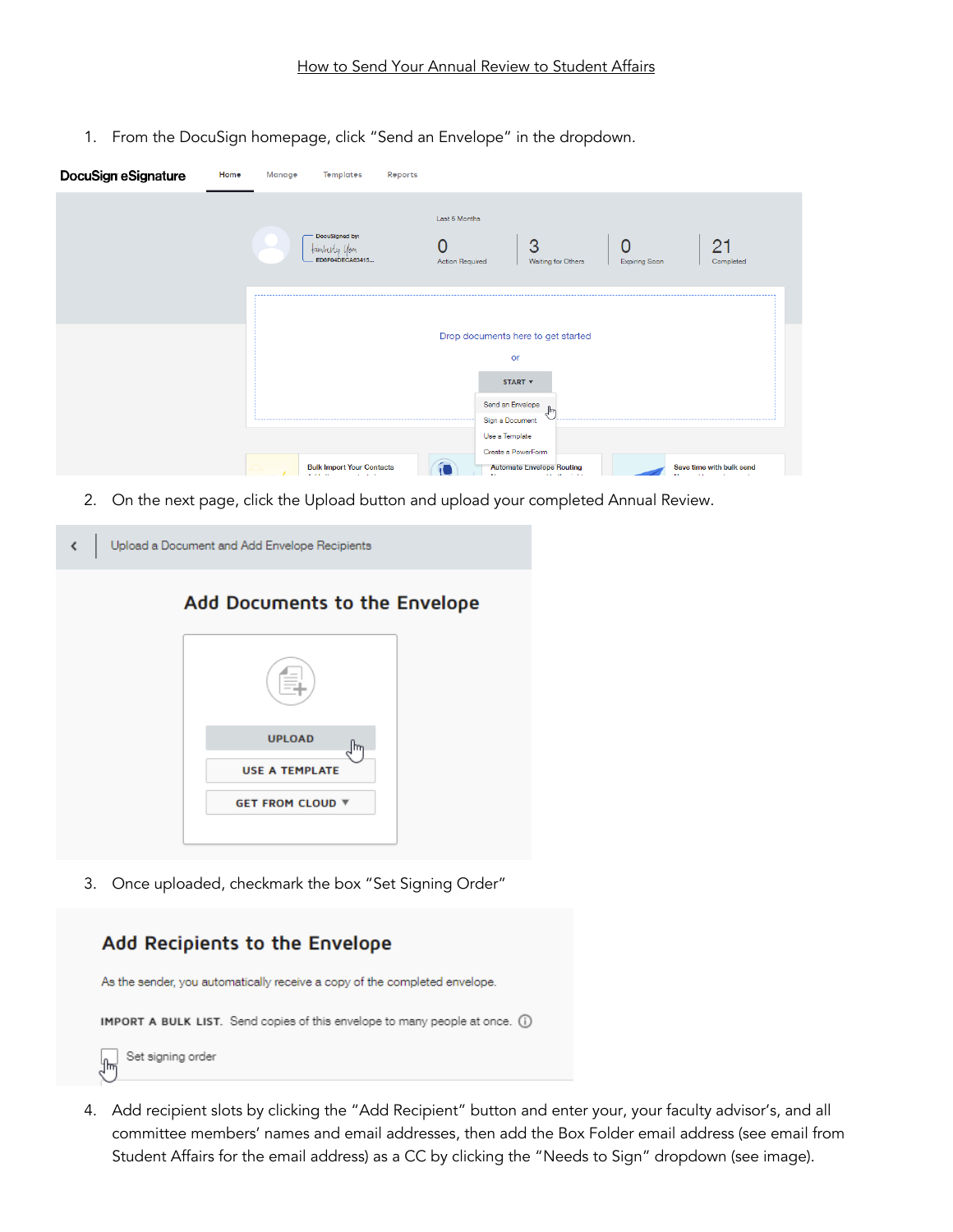|                              | Name*                              | CC RECEIVES A COPY v                     | î<br>CUSTOMIZE v |
|------------------------------|------------------------------------|------------------------------------------|------------------|
|                              | в<br>Box Folder                    | Needs to Sign                            |                  |
| Ħ<br>5                       |                                    |                                          |                  |
|                              | Email *                            | 2 In Person Signer                       |                  |
|                              | 2021_22.bejy8iywwkj1lbq4@u.box.com | $\checkmark$ CC Receives a Copy $\int_M$ |                  |
|                              |                                    | <sup>O</sup> Needs to View               |                  |
|                              |                                    | Specify Recipients                       |                  |
| <sup>+</sup> 2 ADD RECIPIENT | ADD CONDITIONAL RECIPIENT          | Allow to Edit                            |                  |
|                              |                                    | C Update Recipients                      |                  |
|                              |                                    | Signs with Notary                        |                  |

Once entered, the signing order and recipients should look like this:

## Add Recipients to the Envelope

| As the sender, you automatically receive a copy of the completed envelope.   |            |                                                                                     |                                        |             |   |  |  |  |
|------------------------------------------------------------------------------|------------|-------------------------------------------------------------------------------------|----------------------------------------|-------------|---|--|--|--|
| IMPORT A BULK LIST. Send copies of this envelope to many people at once. (i) |            |                                                                                     |                                        |             |   |  |  |  |
| Set signing order                                                            |            |                                                                                     |                                        |             |   |  |  |  |
| 1                                                                            | $\ddot{z}$ | Name*<br>в<br>Student<br>Email *<br>Student's email address                         | $\mathcal N$ NEEDS TO SIGN $\mathbf v$ | CUSTOMIZE v | î |  |  |  |
| $\overline{\mathbf{2}}$                                                      | ÷          | Name*<br>в<br>Faculty Advisor<br>Email *<br>Faculty Advisor's email address         | $\mathcal N$ NEEDS TO SIGN $\nabla$    | CUSTOMIZE v | î |  |  |  |
| 3                                                                            | $\ddot{z}$ | Name*<br>в<br>Committee Member #1<br>Email *<br>Committee Member #1's email address | $\angle$ NEEDS TO SIGN $\forall$       | CUSTOMIZE v | î |  |  |  |
| 4                                                                            | $\ddot{z}$ | Name*<br>Ξ<br>Committee Member #2<br>Email *<br>Committee Member #2's email address | $\angle$ NEEDS TO SIGN $\triangledown$ | CUSTOMIZE v | î |  |  |  |
| 5                                                                            | Η          | Name *<br>Ξ<br>Box Folder<br>Email *<br>2021_22.bejy8iywwkj1lbq4@u.box.com          | CC RECEIVES A COPY $\forall$           | CUSTOMIZE v | î |  |  |  |
| <sup>+</sup> <sup>2</sup> ADD RECIPIENT                                      |            | ADD CONDITIONAL RECIPIENT                                                           |                                        |             |   |  |  |  |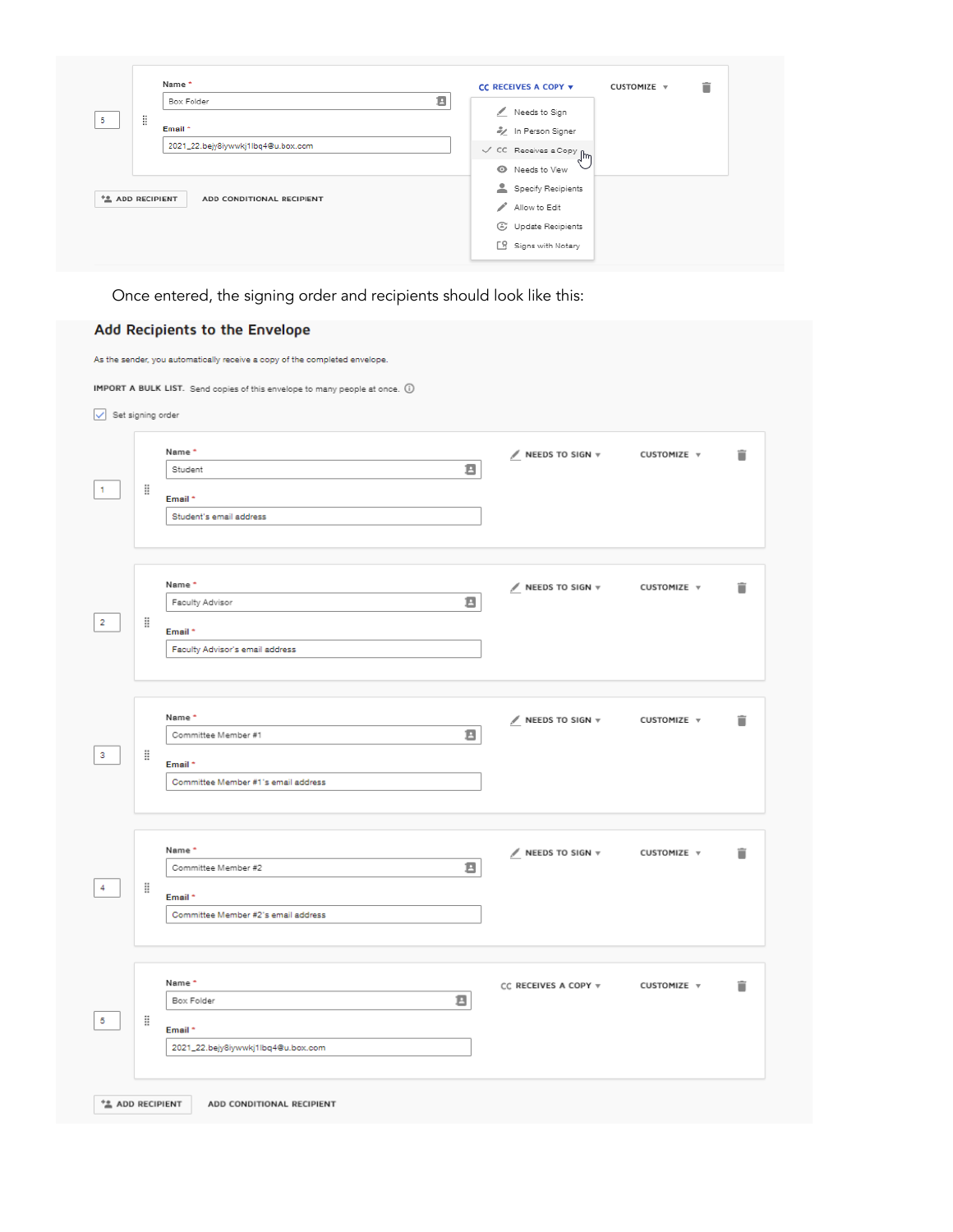5. Under the section "Message to All Recipients", modify the Email Subject to include your last name and first name.

| <b>Message to All Recipients</b>                                   |  |  |  |  |  |  |
|--------------------------------------------------------------------|--|--|--|--|--|--|
| Custom email and language for each recipient                       |  |  |  |  |  |  |
| Email Subject *                                                    |  |  |  |  |  |  |
| Please DocuSign: LastName_FirstName_PhDAnnual ReviewFormPostC.docx |  |  |  |  |  |  |
| Characters remaining: 34                                           |  |  |  |  |  |  |
| Email Message                                                      |  |  |  |  |  |  |
| Enter Message                                                      |  |  |  |  |  |  |
| Characters remaining: 10000                                        |  |  |  |  |  |  |

Click "Next" on the top bar in the upper right corner.

- 6. On the following page, click on the fields in the left toolbar to drag and drop them onto the 11. Signatures section of your annual review, changing the assigned signer by clicking the Recipient dropdown.
	- Student: Signature, Name, Text
	- Faculty Advisor, all committee members: Signature, Name

|    | Student<br>$\overline{\mathbf{v}}$ |                | <b>C</b> Faculty Advisor | $\overline{\mathbf{v}}$ |                | Committee Member #1    | $\overline{\mathbf{v}}$ | Committee Member #2    | $\overline{\mathbf{v}}$ |
|----|------------------------------------|----------------|--------------------------|-------------------------|----------------|------------------------|-------------------------|------------------------|-------------------------|
|    | Q Search Fields<br>×               |                | Q Search Fields          | ×                       |                | Q Search Fields        | $\times$                | Q Search Fields        | ×                       |
| □  | 人<br><b>Standard Fields</b>        |                | <b>Standard Fields</b>   | 盀                       |                | <b>Standard Fields</b> | $\Delta \mathbf{k}$     | <b>Standard Fields</b> | 业                       |
| ダ  | Signature                          | ヮ              | Signature                |                         | Ψ              | $\angle$ Signature     |                         | Γ<br>Signature         |                         |
| L8 | Initial                            | L <sub>8</sub> | <b>DS</b><br>Initial     |                         | L <sup>9</sup> | <b>DS</b> Initial      |                         | Initial<br>L8          |                         |
|    | 족<br>Stamp                         | 1              | Stamp                    |                         |                | Stamp                  |                         | Stamp                  |                         |
|    | m<br>Date Signed                   |                | ö<br>Date Signed         |                         |                | Date Signed            |                         | Date Signed            |                         |
|    |                                    |                |                          |                         |                |                        |                         |                        |                         |
|    | Name                               |                | Name                     |                         |                | Name                   |                         | Name                   |                         |
|    | <b>M</b> Email                     |                | Email                    |                         |                | Email                  |                         | $\blacksquare$ Email   |                         |
|    | 鬨<br>Company                       |                | Company                  |                         |                | Company                |                         | Company                |                         |
|    | Title                              |                | Title                    |                         |                | Title                  |                         | Title                  |                         |
|    |                                    |                |                          |                         |                |                        |                         |                        |                         |
|    | Text                               |                | т<br>Text                |                         |                | T<br>Text              |                         | Text                   |                         |
|    | Checkbox<br>$\sim$                 |                | Checkbox<br>⊵            |                         |                | Checkbox               |                         | Checkbox               |                         |
|    | $\nabla$ Dropdown                  |                | Dropdown<br>▿            |                         |                | <b>V</b> Dropdown      |                         | Dropdown               |                         |
|    | $\odot$ Radio                      |                | $\circledcirc$<br>Radio  |                         |                | $\odot$<br>Radio       |                         | Radio                  |                         |
|    | Payment Item                       |                | Payment Item<br>o        |                         |                | Payment Item           |                         | Payment Item           |                         |
|    |                                    |                |                          |                         |                |                        |                         |                        |                         |

You can adjust the size of the signature field by dragging out one of the corners):